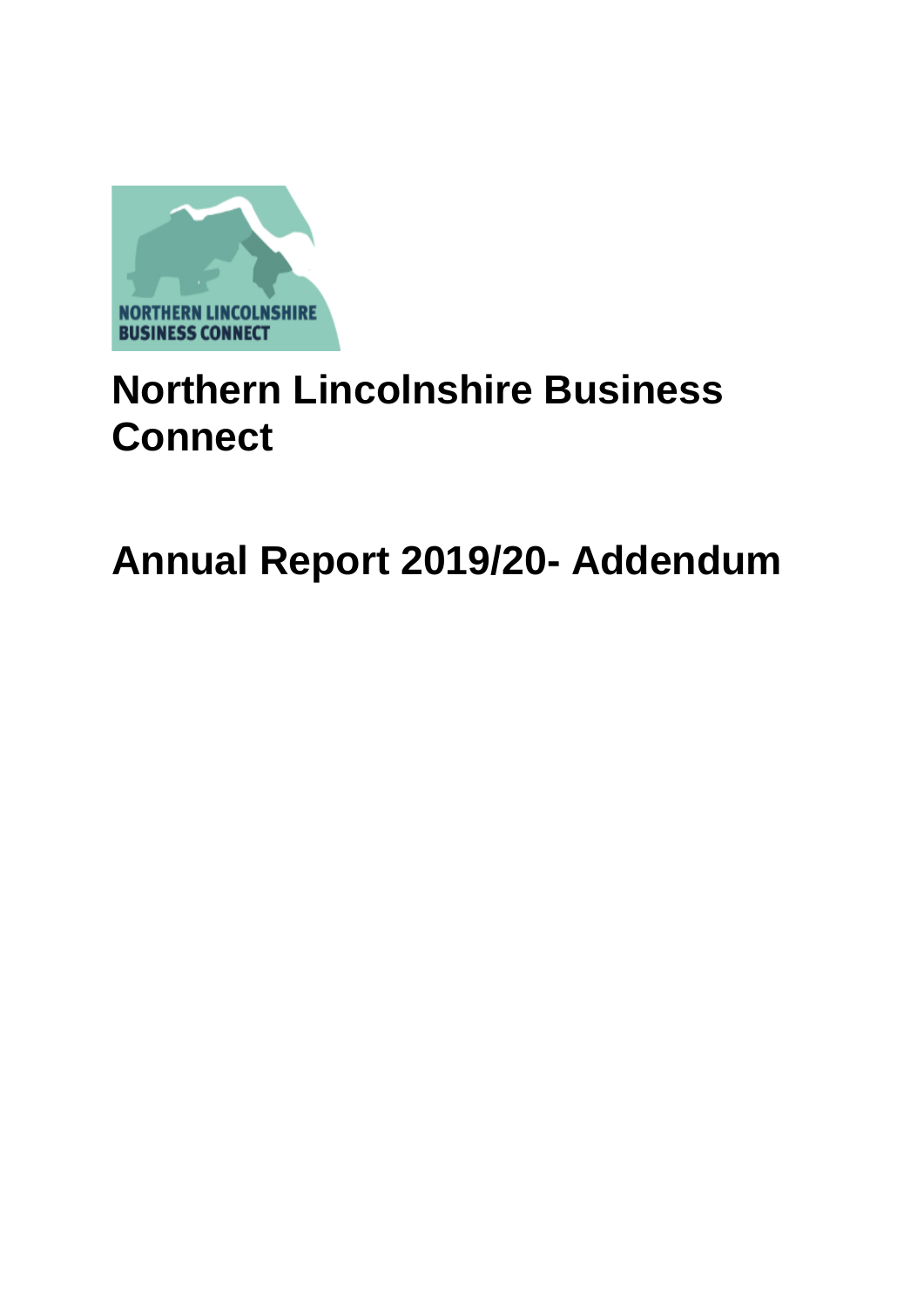#### **Introduction**

This addendum to Shared Services Annual Report 2019/20 provides an on how the shared service teams have responded to covid-19 and an update any significant service updated which has occurred to date in 2020/21 in each of the shared teams.

#### **Audit and Assurance**

Audit and Assurance have responded well to Covid-19 both by continuing to provide its services to external and internal customers, and by providing support to the councils' overall response to the pandemic including:

- Ensuring that the insurance service responded efficiently and effectively to customer requirements with improved performance
- Maintaining the delivery of the audit plan, but at the same time re-prioritising the audit programme to focus on those areas impacted by Covid-19
- Introducing the council tax single person data matching exercise which is anticipated to increase the council tax base at each council by £100k
- Providing assurance and advice to the councils in relation to the design and operation of controls relating to new processes introduced due to covid-19, such as new government grants, stock control around PPE and the shielding hubs and national guidance on procurement

## **Finance**

Finance has accelerated its migration to a more digital based service delivery and dealt with the challenges that Covid has brought. The service's achievements include:-

- Achieved unqualified opinions from external audit on Value for Money and the Accounts for both councils. In common with most council's accounts our external auditors have included an Emphasis of Matter paragraph in their opinions on both sets of accounts highlighting the uncertainties around the value of council and pension fund assets.
- Restarted the Systems implementation project utilising various applications to undertake work collaboratively and undertake meetings, training and workshops remotely.
- Developed processes for making payments to businesses and individuals in need under the various Government Covid grant schemes. This involved working with colleagues from amongst others, Audit and Assurance, Local Taxation and Benefits and Economic Development
- Transitioned to a new operating model for the Finance Service desks and is in the process of transitioning Treasury Management.

#### **Health and Safety**

At NELC the Safety team provided support to the organisation by physically visiting sites and carrying out COVID-19 Secure checks. This entailed putting up posters,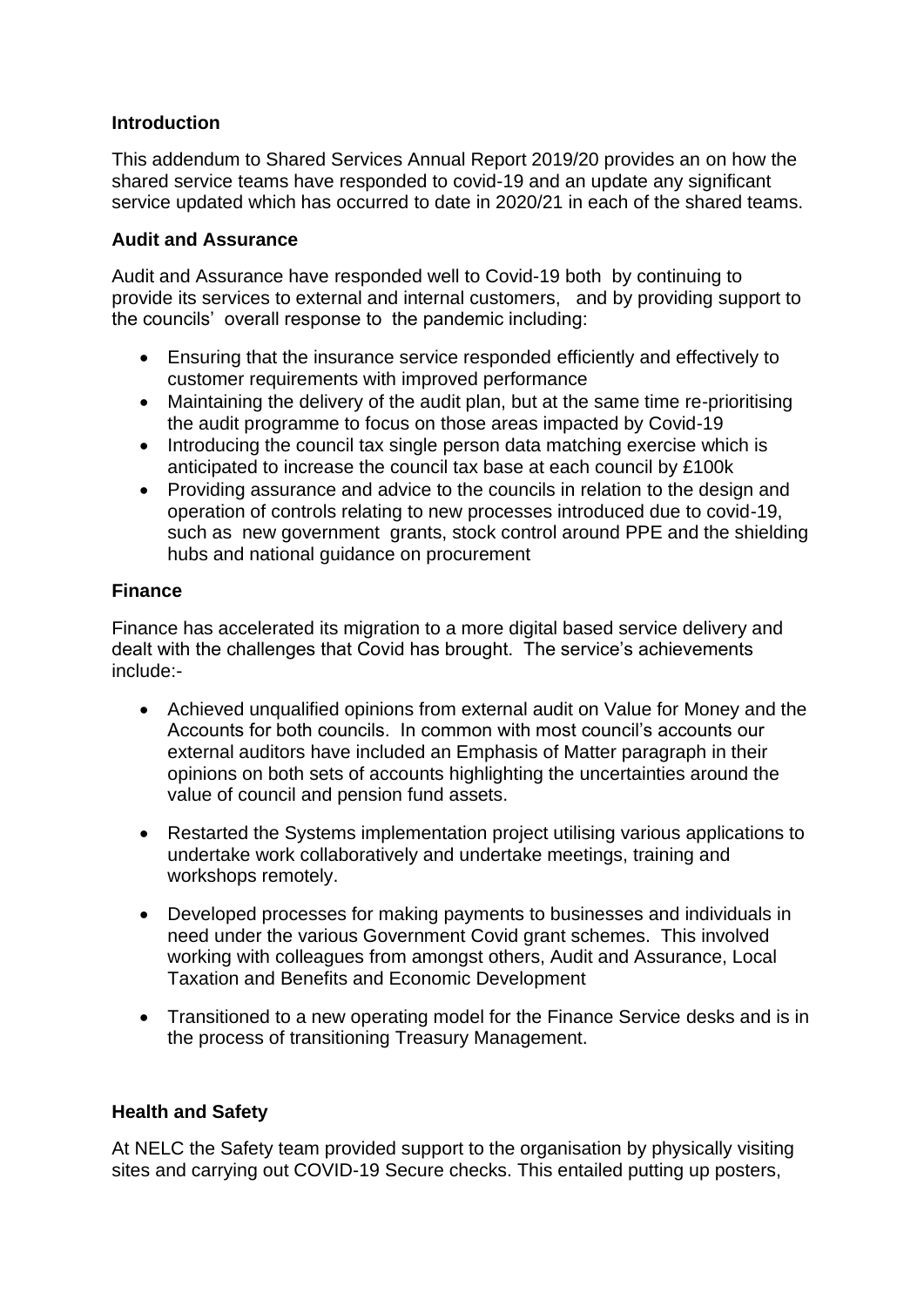placement of cleaning stations and use of social distancing markings (tape). The safety team have continued to develop safe systems of work, risk assessments and guidance for each service, enabling them to adapt to new guidance. In addition each of the maintained schools was visited twice to offer advice and to help the head teachers to carry out risk assessments and adapt the classroom. The Occupational Health and Safety Manager has supported all services but specifically the social care service, to develop safe systems of work and risk assessments.

At NLC the team has carried out COVID-19 secure checks of each building and have helped each service to mark out one way routes, social distancing and review local practise. They have supported the schools network by carrying out COVID-19 checks as part of a planned rota and when the schools needed specific help. The team have attended key meetings to recommend and sign off COVID-19 secure documents and worked with senior leadership to ensure this was done in a timely way. They have assessed large public spaces including the Scunthorpe Market and worked with the corporate landlord to ensure that it is COVID-19 secure and compliant with statutory obligations

# **ICT**

ICT initiatives were successfully introduced that enabled widespread virtual/agile working at both councils within a very short space in time, testament to correct strategic decisions made previously in terms of MS-Teams investment, seamless VPN technology and adopting a cloud first strategy. The implementation of M365 products has put each Council in a good position so far, and the implementation and integration the full product suite will continue, building around cloud-first principles.

The pandemic and organisational- homeworking has shown just how technology ca enable working in an agile manner- Each Council will be assessing what the future working practice will look like, and our approach to technology will need to make sure it can support and enable that in the best way possible.

Initiatives have included:

- **NELC Always on VPN** Successful migration from Cisco AnyConnect to Microsoft's AoVPN enabling working from home seamlessly, with device authentication as in the office
- **Exchange Cloud Migration** Rapid migration to the cloud for all NELC Microsoft Exchange (email/calendar/etc.) pushed through to remove bottlenecks and improve performance and resilience. NLC Exchange migration is also underway.
- **NELC 'P' Drive Cloud Migration** Local datastores migrated to Microsoft 'OneDrive' to fit in with Cloud first strategy
- **NLC M365 Implementation –** Continued development and implementation of MS tools – MS Edge as the default browser, OneDrive, Forms, MS Teams telephony planning.
- **GovRoam Migration** GovRoam (Connectivity from partner organisation buildings) provider switched from Doncaster Royal Infirmary to NyNet (North Yorkshire County Council)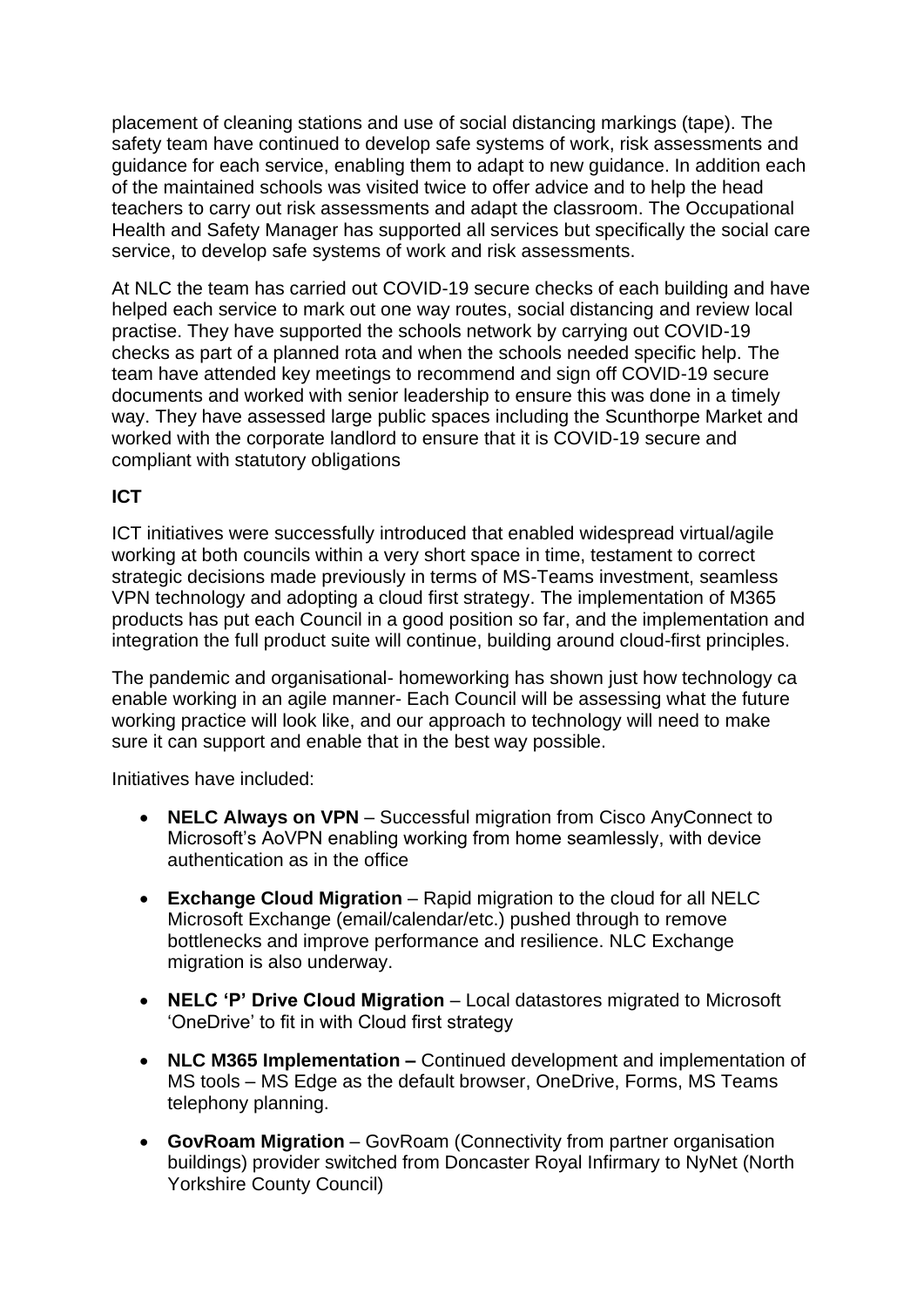• **ICT Drop-ins:** Hugely successful pre-pandemic, however support has moved to the traditional approaches of online / solution centre supported by local offers of equipment swap / provision based out of Civic Offices at Cleethorpes and Church Square House in Scunthorpe. This has been supplemented by pro-active communication of ICT Changes and local MS-Teams groups set up for homeworking / help through a community of practice.

Between April 2020 and end-November 2021 there over 22.5k requests for ICT support. These requests include the provision of new hardware, such as agile devices and resolution to technical faults. These requests are part of the businessas-usual activity and do not include other projects carried out, or anything handled through MS-Teams channels. Since April 2020, all key IT systems (Inc. core data/voice infrastructure, websites and social care) remained accessible and within availability targets

Further activities for 2020/21 include:

- **Storage Area Network (SAN) replacement** The current shared SAN is becoming end-of-life (unsupported) and will need a support package / replacement implementing at each Council.
- **NELC – Mobile Phone MDM Transition** ENLC has a need to migrate from their existing 'Sophos' Mobile Device Manger (MDM) to Microsoft's 'InTune' that is part of the Microsoft license that is in place – this will enable access mobile access to email, calendars, MS-Teams, OneDrive, MS-Office products (from the cloud)

## **Local Taxation and Benefits**

In response to the Covid 19 outbreak, the service has demonstrated excellent business continuity and service wide agility to adjust and support local businesses and residents, as well as the workforce.

- Covid 19 recovery plans which were developed and implemented at the outset of the pandemic around collection of money, customer welfare support, service delivery and staff welfare and working practices have been adhered to and updated accordingly throughout the year.
- The service continues to work in collaboration with economic development teams as part of the Covid-19 response around Business Grants. This has encompassed two national lockdown grants as well as local lockdown grants, pub grants and several discretionary grant schemes.
- The Business Rates team also continue to award Covid 19 related reliefs to qualifying customer accounts.
- The service continues to work to develop supportive strategies to help residents who are struggling financially due to Covid 19. This has included additional payments of up to £150 for working age LCTSS customers.